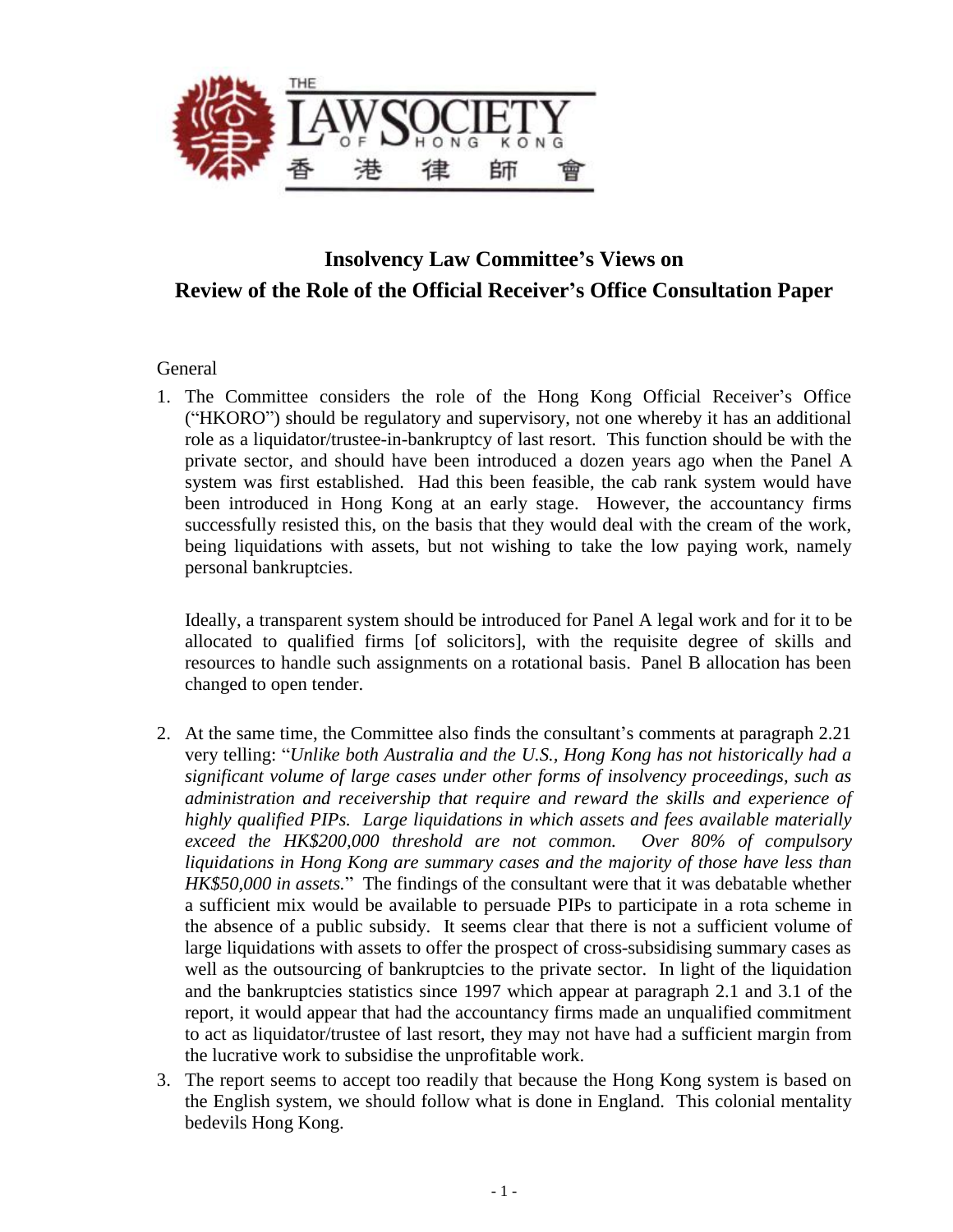## **Liquidations**

- 4. There is no reason why HKORO has to retain certain cases to keep up its skills. A regulator does not have to be doing deals himself to understand how deals work. The answer to proper regulation is to ensure properly trained and remunerated professional staff are employed by HKORO.
- 5. For liquidation cases, it makes sense to try and expedite the summary procedure.

## **Bankruptcies**

- 6. Given that outsourcing is unlikely to be a serious option, Members of the Committee agree with the fast track procedure in relation to consumer bankruptcy cases and the proposals for accelerated discharge subject to the restrictions proposed for the availability of this procedure, e.g., consumer debtors, with small estates who have not consciously or recklessly exploited their credit provider.
- 7. The Committee believes the rehabilitation provisions of U.S. Chapter 7 are far more suitable for personal bankruptcy than the retributive provisions which still exist in Hong Kong. It is no good banks blaming debtors using the bankruptcy procedure when they cannot repay their debts, and hence somehow "cheating" the banks. The onus falls squarely on the banks to ensure proper credit checks are made before money is lent.
- 8. Members do not agree with an extra judicial process for bankruptcy. This already exists in the form of Individual Voluntary Arrangements ("IVAs"). IVAs can and should work and Members do not accept the consultants' argument they are only suitable for cases of people of some net worth who can repay something. IVAs are used successfully in Australia: the only reason they are not used here is prejudice from bankers.
- 9. Members agree generally with the restrictions on access to fast track bankruptcy.
- 10. The greatest deterrent which is likely to work far more effectively than the retributive provisions under the existing law, are the proposals for enhanced access to and utility of bankruptcy data for the benefit of credit providers, which will not be expunged from the record for a period of five years post-discharge date. This should provide a salutary lesson for discharged bankrupts given the difficulties they will experience in accessing credit post discharge and is therefore likely to discourage potential repeat offenders.

## **Regulation**

- 11. Members are in favour of a licensing procedure for insolvency practitioners in Hong Kong. Of course, this raises the thorny issue debated in the past as to solicitors becoming licensed insolvency practitioners. Although most solicitors may not want to be liquidators themselves, they may be loath to lose a right which they presently have.
- 12. The Committee considers the less regulatory role the HKORO has the better. In as many liquidations as possible, one wants a committee of inspection because creditors have a financial interest in the outcome of the liquidation.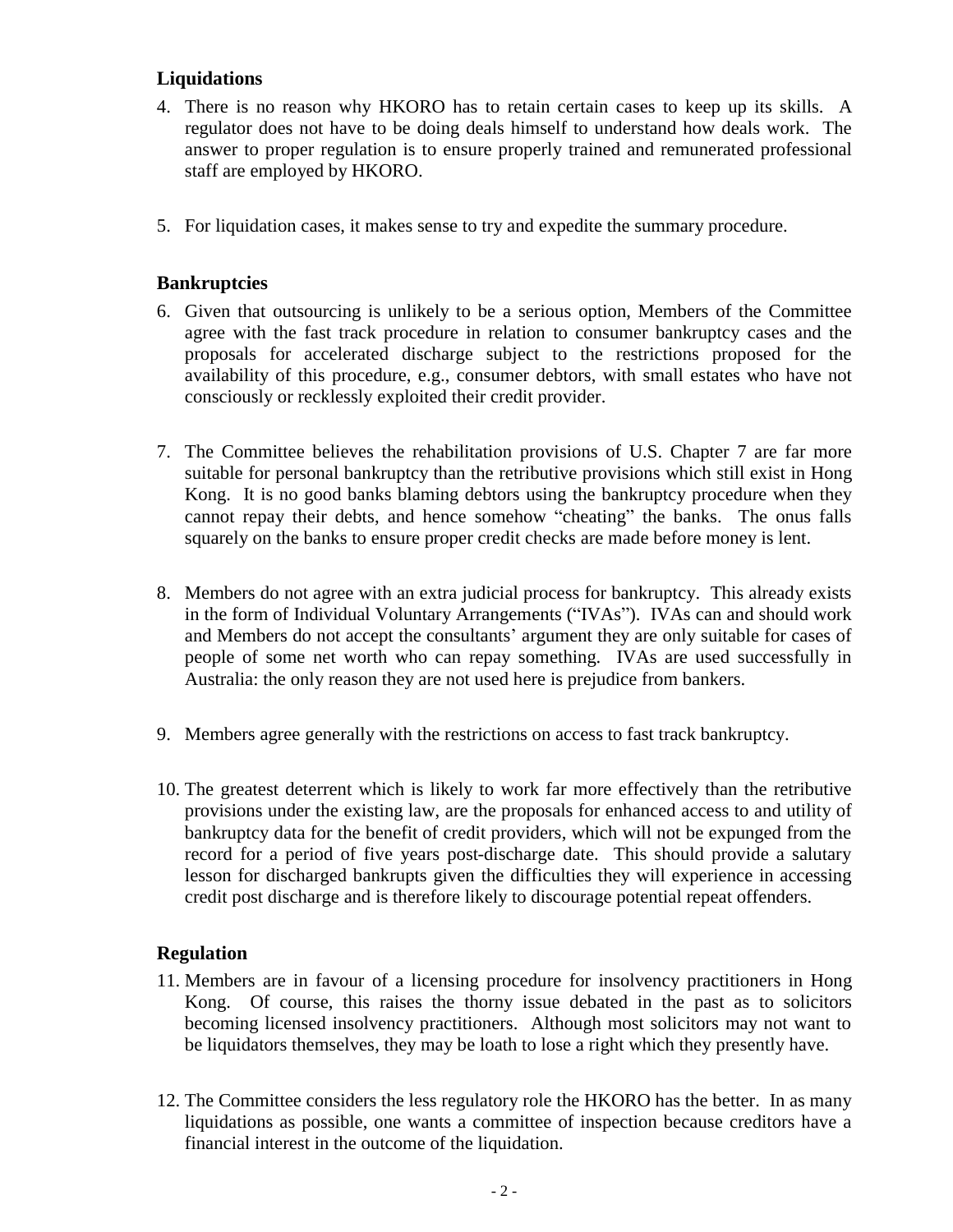13. The HKORO may have some residual regulatory role if there is no committee of inspection. However, clear guidelines need to be prescribed as to how this is to operate. Members have in mind particularly the difficulties Eammon O'Connell has had with various Companies Judges trying to establish precisely what the HKORO is meant to do.

### **Inquiry and Enforcement**

- 14. The Committee sees no merit in the HKORO retaining a small liquidation caseload purely for the purpose of honing their skills. A lack of such caseload would not be in any way be detrimental to or compromise its supervisory role. The HKORO's main role should be in the field of inquiry and enforcement. Unfortunately, the record to date of enforcement against delinquent directors has been woeful. As the report identifies at paragraph 5.3, problems arise where there are insufficient assets to meet the time and expenses of providing even the most basic level of investigation. Even in those cases where there is reasonable suspicion of serious malfeasance by directors of an insolvent company, the creditors are understandably reluctant to foot the bill for an investigation. It should be noted that the Law Reform Commission Report has acknowledged the importance of a proper investigatory framework and thus the need for enhancing the role of the HKORO to enable it to fulfil this role, regardless of the asset base of the company in liquidation.
- 15. If the proposals are implemented for a more comprehensive outsourcing of summary cases and bankruptcy work to the private sector, hopefully the HKORO can refocus its resources to providing a more effective inquiry and enforcement regime as the present system is falling far short of the standards required for a leading international financial centre. For example, the fines against delinquent directors for not keeping proper books and records (as outlined in paragraph 5.15 of the report) are a joke and would not even defray the costs incidental to the prosecution. The sanctions imposed pay scant regard to the significant costs that are needlessly incurred in the administration of a company in liquidation due to the absence of adequate books and records. In many cases this is not due to inadvertence or neglect but rather a conscious decision by delinquent directors to stymie any prospective investigation into their conduct of the affairs of the company concerned, particularly in those instances where a contributory factor to the downfall of the company involves misappropriation of assets.
- 16. Given the current level of prosecutions and the paltry fines and sanctions imposed, the public perception is that the system is not working to provide an effective deterrent to rogue directors and bankrupts. Thus the recommendation that the HKORO establish a specialist investigations unit is to be welcomed. This couples with an openly aggressive policy on prosecution and disqualification of offenders will go someway towards redressing the balance in providing an effective enforcement regime.

#### **Finance**

17. This has always been a vexed question. The present system of finance is completely unfair: it penalises creditors of insolvent estates which have funds.